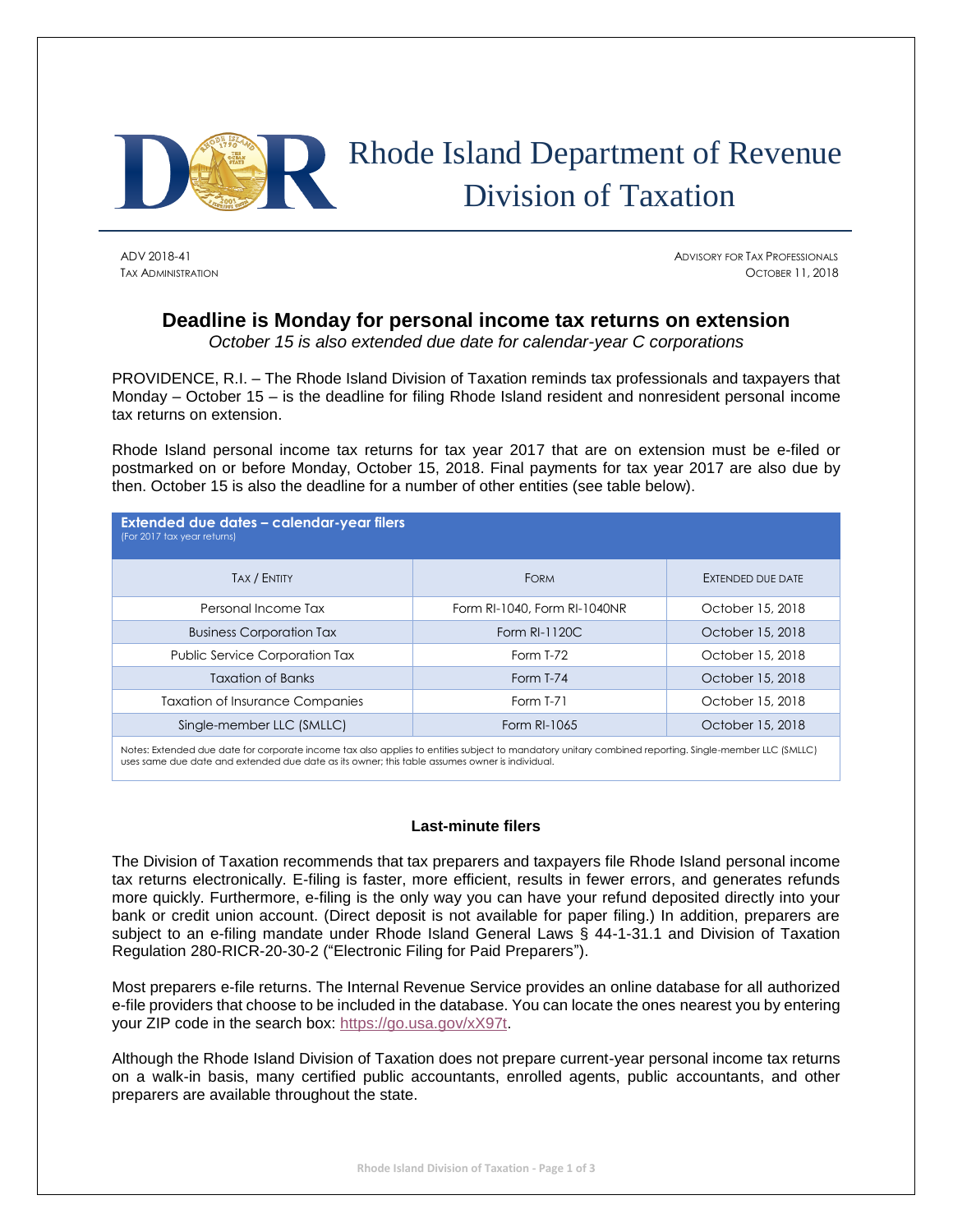For tips on choosing a preparer, use the following link: [https://go.usa.gov/xX9Aq.](https://go.usa.gov/xX9Aq) The IRS also has a searchable list of preparers in your area who currently hold professional credentials recognized by the IRS or who hold an Annual Filing Season Program Record of Completion: [http://irs.treasury.gov/rpo/rpo.jsf.](http://irs.treasury.gov/rpo/rpo.jsf)

If you can't afford a preparer, you may be eligible to use a "Rhode Island Free File" program, which lets you prepare your own federal and Rhode Island returns online, and e-file them, at no charge. The option to prepare and e-file your own federal and

Rhode Island personal income tax returns at no charge through the Rhode Island Free File program is available only through the Rhode Island Division of Taxation website. Many, but not all, taxpayers qualify for the free programs. Review terms and

| Home > Federal / State Online Filing |
|--------------------------------------|
| <b>Free File - Rhode Island</b>      |
|                                      |

conditions through the following link: [http://www.tax.ri.gov/misc/efile.php.](http://www.tax.ri.gov/misc/efile.php)

Some volunteer tax-preparation sites operate only during the January-to-April filing season, but others operate year-round. For information to help you find out which volunteer tax-preparation sites operate in your area at this time of year, use the following link: [https://go.usa.gov/xX9AT.](https://go.usa.gov/xX9AT)

Rhode Island tax forms, instructions, and related schedules and other materials are available online at the Division of Taxation website: [http://www.tax.ri.gov/taxforms/personal.php.](http://www.tax.ri.gov/taxforms/personal.php) Tax preparers and taxpayers can pick up forms and instructions, or make payments or ask questions, at the Division of Taxation office at One Capitol Hill, Providence, R.I. The office is typically open to the public from 8:30 a.m. to 3:30 p.m. business days.

## **Making a payment of personal income tax**

If your Rhode Island personal income tax return shows a balance due, and you e-file or have your return efiled for you, you typically can authorize the Division to withdraw the required amount directly from your bank or credit union account. (Try to schedule the withdrawal, or "direct debit", several business days in advance of the deadline, to avoid delays.)

If you plan to mail a check, be sure that your check is accompanied by a payment voucher. That way, your payment will be properly and promptly credited to your account. If you use tax-preparation software, or your preparer does, you may use the voucher provided by the software program. To use the Division's voucher: [www.tax.ri.gov/forms/2017/Income/2017%20RI-1040V\\_022018m.pdf.](http://www.tax.ri.gov/forms/2017/Income/2017%20RI-1040V_022018m.pdf)

You may also pay your balance due by credit card or debit card. For more information, including details on fees, use the following link: [https://go.usa.gov/xX9AX.](https://go.usa.gov/xX9AX)

Another option to pay a balance due is to use your bank or credit union's online "bill pay" feature (if available), which generates a check that your bank or credit union mails to the Division of Taxation.



However, if you use the "bill pay" feature, please include as much information as possible so that the Division can promptly and properly credit your account. For example, include your Social Security number, and enter other appropriate information, such as the tax year for which you are paying (typically tax year 2017), and the tax type involved (personal income tax).

When using your bank or credit union's "bill pay" feature, be sure to complete the transaction several business days in advance of the deadline, so that the amount can be promptly and properly credited to